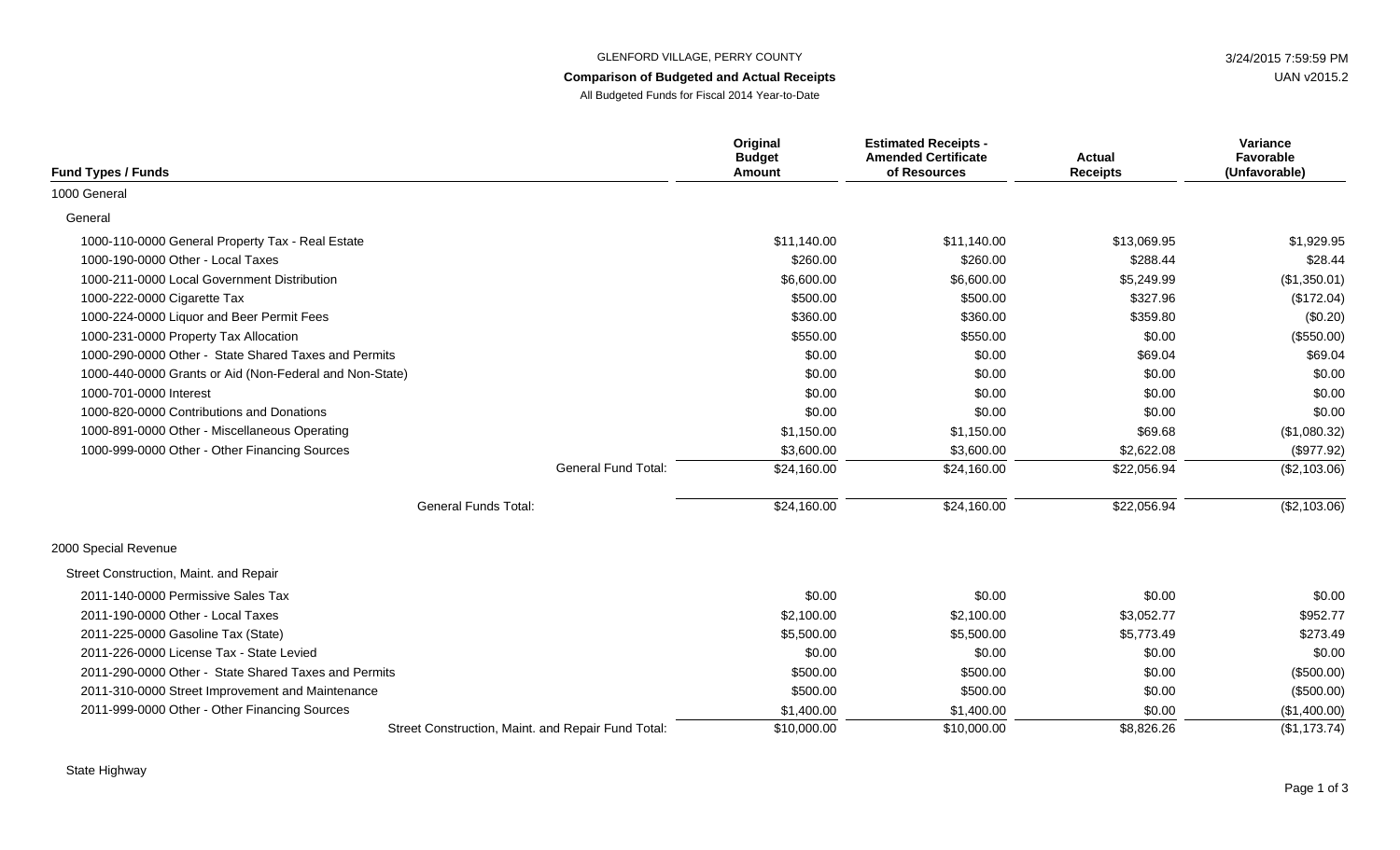### GLENFORD VILLAGE, PERRY COUNTY **COUNTY 1999 COUNTY 3/24/2015** 7:59:59 PM

# **Comparison of Budgeted and Actual Receipts**

All Budgeted Funds for Fiscal 2014 Year-to-Date

UAN v2015.2

| <b>Fund Types / Funds</b>                               | Original<br><b>Budget</b><br>Amount | <b>Estimated Receipts -</b><br><b>Amended Certificate</b><br>of Resources | <b>Actual</b><br><b>Receipts</b> | Variance<br>Favorable<br>(Unfavorable) |
|---------------------------------------------------------|-------------------------------------|---------------------------------------------------------------------------|----------------------------------|----------------------------------------|
| 2021-150-0000 License Tax - Local Levied by Council     | \$0.00                              | \$0.00                                                                    | \$0.00                           | \$0.00                                 |
| 2021-190-0000 Other - Local Taxes                       | \$110.00                            | \$110.00                                                                  | \$96.85                          | (\$13.15)                              |
| 2021-225-0000 Gasoline Tax (State)                      | \$440.00                            | \$440.00                                                                  | \$855.14                         | \$415.14                               |
| 2021-226-0000 License Tax - State Levied                | \$0.00                              | \$0.00                                                                    | \$0.00                           | \$0.00                                 |
| 2021-290-0000 Other - State Shared Taxes and Permits    | \$0.00                              | \$0.00                                                                    | \$0.00                           | \$0.00                                 |
| 2021-310-0000 Street Improvement and Maintenance        | \$0.00                              | \$0.00                                                                    | \$0.00                           | \$0.00                                 |
| 2021-430-0000 License Tax - County Levied               | \$0.00                              | \$0.00                                                                    | \$12.11                          | \$12.11                                |
| State Highway Fund Total:                               | \$550.00                            | \$550.00                                                                  | \$964.10                         | \$414.10                               |
| Parks and Recreation                                    |                                     |                                                                           |                                  |                                        |
| 2041-440-0000 Grants or Aid (Non-Federal and Non-State) | \$0.00                              | \$0.00                                                                    | \$0.00                           | \$0.00                                 |
| 2041-820-0000 Contributions and Donations               | \$1,000.00                          | \$1,000.00                                                                | \$3,738.00                       | \$2,738.00                             |
| 2041-931-0000 Transfers - In                            | \$0.00                              | \$0.00                                                                    | \$0.00                           | \$0.00                                 |
| 2041-999-0000 Other - Other Financing Sources           | \$0.00                              | \$0.00                                                                    | \$0.00                           | \$0.00                                 |
| Parks and Recreation Fund Total:                        | \$1,000.00                          | \$1,000.00                                                                | \$3,738.00                       | \$2,738.00                             |
| Special Revenue Funds Total:                            | \$11,550.00                         | \$11,550.00                                                               | \$13,528.36                      | \$1,978.36                             |
| 5000 Enterprise                                         |                                     |                                                                           |                                  |                                        |
| <b>Water Operating</b>                                  |                                     |                                                                           |                                  |                                        |
| 5101-340-0000 Water Improvement                         | \$0.00                              | \$0.00                                                                    | \$0.00                           | \$0.00                                 |
| 5101-541-0000 Consumer Rent                             | \$68,000.00                         | \$68,000.00                                                               | \$65,812.37                      | (\$2,187.63)                           |
| 5101-542-0000 Tap Fees                                  | \$0.00                              | \$0.00                                                                    | \$0.00                           | \$0.00                                 |
| 5101-543-0000 Bulk Sales                                | \$900.00                            | \$900.00                                                                  | \$205.68                         | (\$694.32)                             |
| 5101-590-0000 Other - Charges for Services              | \$400.00                            | \$400.00                                                                  | \$51.00                          | (\$349.00)                             |
| 5101-891-0000 Other - Miscellaneous Operating           | \$8,700.00                          | \$8,700.00                                                                | \$9,287.50                       | \$587.50                               |
| 5101-892-0000 Other - Miscellaneous Non-Operating       | \$1,500.00                          | \$1,500.00                                                                | \$0.00                           | (\$1,500.00)                           |
| 5101-999-0000 Other - Other Financing Sources           | \$500.00                            | \$500.00                                                                  | \$752.96                         | \$252.96                               |
| Water Operating Fund Total:                             | \$80,000.00                         | \$80,000.00                                                               | \$76,109.51                      | (\$3,890.49)                           |